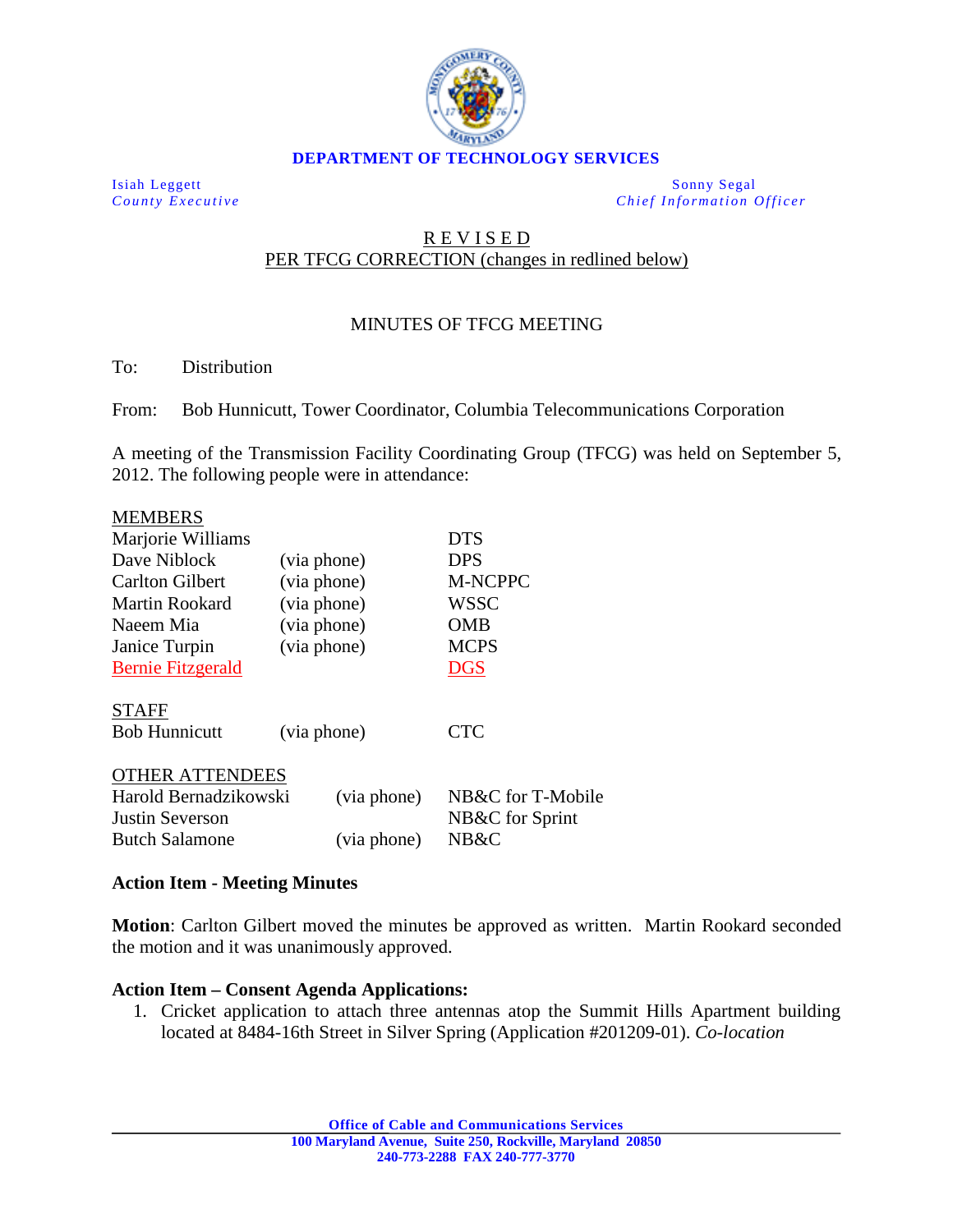- 2. Sprint application to replace existing antennas on a monopole located at the Tri-State Stone Quarry located at 8200 Seven Locks Road in Bethesda (Application #201209-02). *Minor Modification*
- 3. T-Mobile application to replace existing antennas on a PEPCO lattice tower at a substation located at 16610 Emory Lane in Rockville. (Application #201209-05). *Minor Modification*
- 4. Sprint application to replace existing antennas on a monopole located at 16801 Oakmont Avenue in Gaithersburg. (Application #201209-07). *Minor Modification*
- 5. Cricket application to attach antennas atop the Wayne Manchester Towers apartment building located at 75 E. Wayne Avenue in Silver Spring. (Application #201209-08). *Colocation*
- 6. Verizon Wireless application to replace twelve antennas atop the NOAA office building located at 6100 Executive Boulevard in Rockville. (Application #201209-09). *Minor Modification.*
- 7. Sprint application to install one dish antenna on the monopole in the Gate of Heaven Cemetery located at 13801 Georgia Avenue in Silver Spring. (Application #201209-10). *Minor Modification.*
- 8. Sprint application to add one dish antenna to monopole on the McDonnell Property located at 20315 Georgia Avenue in Brookeville. (Application #201209-12). *Minor Modification*
- 9. T-Mobile application to add one dish antenna to the monopole on WSSC property located at 8620 Pleasant Avenue in Gaithersburg. (Application # 201209-13). *Minor Modification*
- 10. Clearwire application to replace three panel antennas and add one dish antenna atop a 4 story office building. (Application # 201209-14). *Minor Modification*

**Motion:** Martin Rookard moved that the Consent Agenda be recommended. Bernie Fitzgerald seconded the motion and it was unanimously approved.

**Action Item:** Sprint application to add one dish antenna to the monopole on the Lloyd property located at 21410 Beallsville Road in Dickerson. (Application #201209-11). *Minor Modification Conditioned on the applicant notifying the Board of Appeals of a change in the name of the property owner.*

Bob Hunnicutt summarized the application noting that based on the database, the name listed on the application for the owner of the property has changed. Because the Board of Appeals has asked that we condition action on the applicant notifying the Board of a change in name of ownership for monopoles permitted by special exception as this one is.